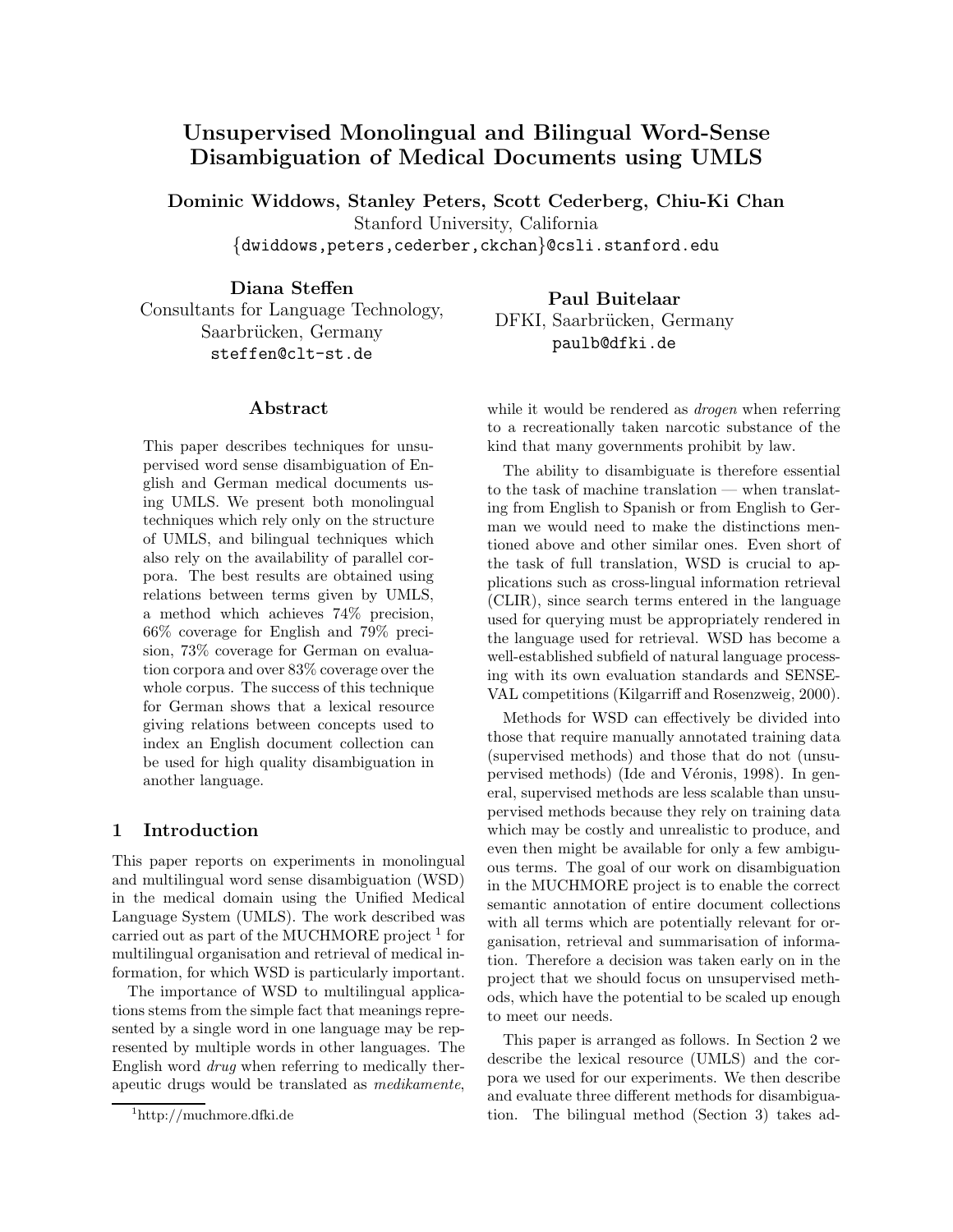vantage of our having a translated corpus, because knowing the translation of an ambiguous word can be enough to determine its sense. The collocational method (Section 4) uses the occurence of a term in a recognised fixed expression to determine its meaning. UMLS relation based methods (Section 5) use relations between terms in UMLS to determine which sense is being used in a particular instance. Other techniques used in the MUCHMORE project include domain-specific sense selection (Buitelaar and Sacaleanu, 2001), used to select senses appropriate to the medical domain from a general lexical resource, and instance-based learning, a machinelearning technique that has been adapted for wordsense disambiguation (Widdows et al., 2003).

# 2 Language resources used in these experiments

### 2.1 Lexical Resource — UMLS

The Unified Medical Language System (UMLS) is a resource that contains linguistic, terminological and semantic information in the medical domain.<sup>2</sup> It is organised in three parts: Specialist Lexicon, MetaThesaurus and Semantic Network. The MetaThesaurus contains concepts from more than 60 standardised medical thesauri, of which for our purposes we only use the concepts from MeSH (the Medical Subject Headings thesaurus). This decision is based on the fact that MeSH is also available in German. The semantic information that we use in annotation is the so-called Concept Unique Identifier (CUI), a code that represents a concept in the UMLS MetaThesaurus. We consider the possible 'senses' of a term to be the set of CUI's which list this term as a possible realisation. For example, UMLS contains the term trauma as a possible realisation of the following two concepts:

C0043251 Injuries and Wounds: Wounds and Injuries: trauma: traumatic disorders: Traumatic injury:

C0021501 Physical Trauma: Trauma (Physical): trauma:

Each of these CUI's is a possible sense of the term trauma. The term trauma is therefore noted as ambiguous, since it can be used to express more than one UMLS concept. The purpose of disambiguation is to find out which of these possible senses is actually being used in each particular context where there term trauma is used.

CUI's in UMLS are also interlinked to each other by a number of relations. These include:

- 'Broader term' which is similar to the hypernymy relation in WordNet (Fellbaum, 1998). In general,  $x$  is a 'broader term' for  $y$  if every  $y$  is also a (kind of)  $x$ .
- More generally, 'related terms' are listed, where possible relationships include 'is like', 'is clinically associated with'.
- Cooccurring concepts, which are pairs of concepts which are linked in some information source. In particular, two concepts are regarded as cooccurring if they have both been used to manually index the same document in MED-LINE. We will refer to such pairs of concepts as coindexing concepts.
- Collocations and multiword expressions. For example, the term liver transplant is included separately in UMLS, as well as both the terms liver and transplant. This information can sometimes be used for disambiguation.

## 2.2 The Springer Corpus of Medical Abstracts

The experiments and implementations of WSD described in this paper were all carried out on a parallel corpus of English-German medical scientific abstracts obtained from the Springer Link web site.<sup>3</sup> The corpus consists approximately of 1 million tokens for each language. Abstracts are from 41 medical journals, each of which constitutes a relatively homogeneous medical sub-domain (e.g. Neurology, Radiology, etc.). The corpus was automatically marked up with morphosyntactic and semantic information, as described by Spela Vintar et al.  $(2002)$ . In brief, whenever a token is encountered in the corpus that is listed as a term in UMLS, the document is annotated with the CUI under which that term is listed. Ambiguity is introduced by this markup process because the lexical resources often list a particular term as a possible realisation of more than one concept or CUI, as with the trauma example above, in which case the document is annotated with all of these possible CUI's.

The number of tokens of UMLS terms included by this annotation process is given in Table 1. The table shows how many tokens were found by the annotation process, listed according to how many possible senses each of these tokens was assigned in UMLS (so that the number of ambiguous tokens is the number

<sup>2</sup>UMLS is freely available under license from the United States National Library of Medicine, http://www.nlm.nih.gov/research/umls/

<sup>3</sup> http://link.springer.de/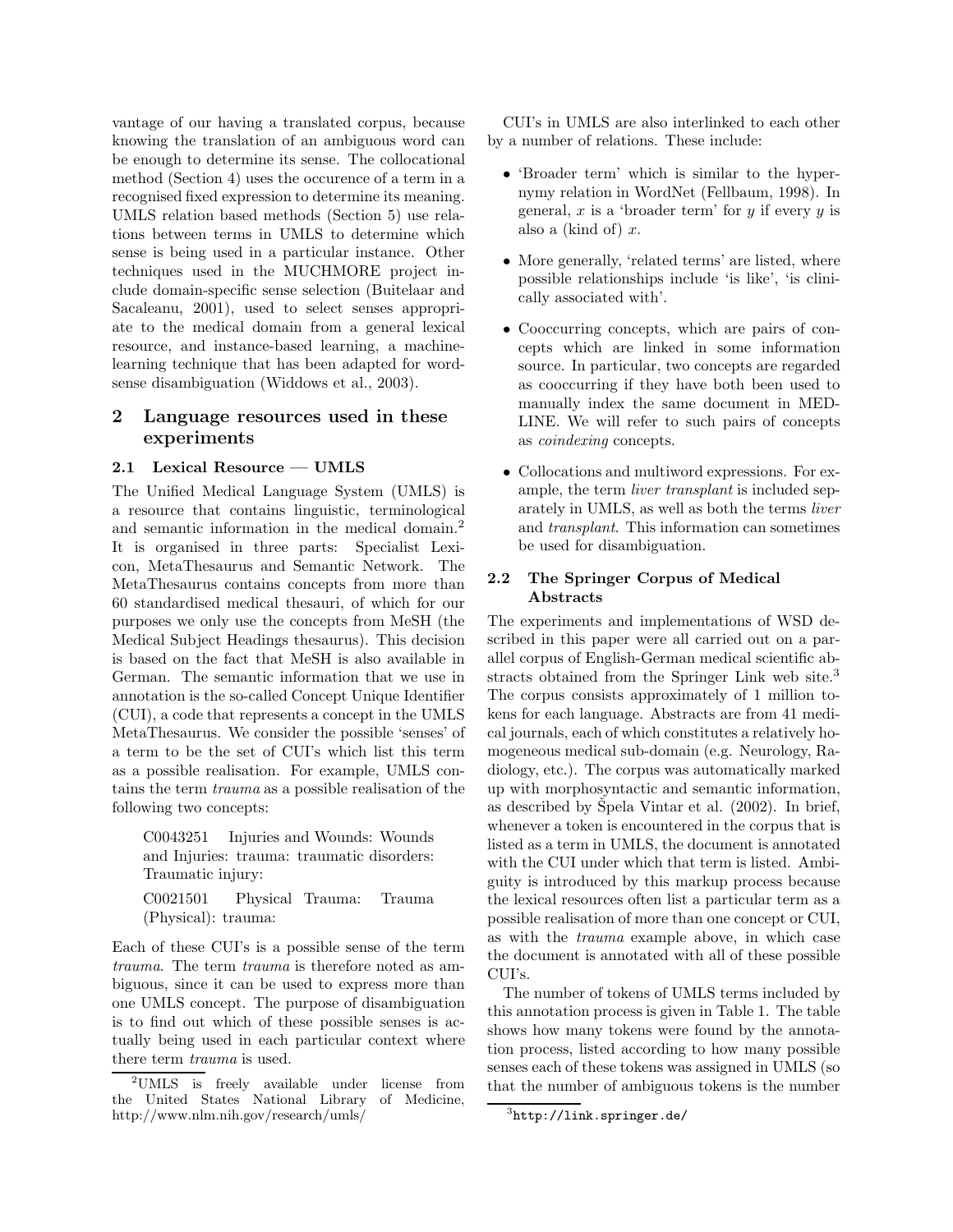| Number of Senses      |                      |      |      |    |  |  |  |  |  |  |
|-----------------------|----------------------|------|------|----|--|--|--|--|--|--|
| Before Disambiguation |                      |      |      |    |  |  |  |  |  |  |
| English               | 223441 31940         |      | 3079 | 56 |  |  |  |  |  |  |
| German                | 124369 7996          |      |      |    |  |  |  |  |  |  |
|                       | After Disambiguation |      |      |    |  |  |  |  |  |  |
| English               | 252668               | 5299 | 568  | 5  |  |  |  |  |  |  |
| German                | 131302               | 1065 |      |    |  |  |  |  |  |  |

Table 1: The number of tokens of terms that have 1, 2, 3 and 4 possible senses in the Springer corpus

of tokens with more than one possible sense). The greater number of concepts found in the English corpus reflects the fact that UMLS has greater coverage for English than for German, and secondly that there are many small terms in English which are expressed by single words which would be expressed by larger compound terms in German (for example knee + joint = kniegelenk). Table 1 also shows how many tokens of UMLS concepts were in the annotated corpus after we applied the disambiguation process described in Section 5, which proved to be our most successful method. As can be seen, our disambiguation methods resolved some 83% of the ambiguities in the English corpus and 87% of the ambiguities in the German corpus (we refer to this proportion as the 'Coverage' of the method). However, this only measures the number of disambiguation decisions that were made: in order to determine how many of these decisions were correct, evaluation corpora were needed.

#### 2.3 Evaluation Corpora

An important aspect of word sense disambiguation is the evaluation of different methods and parameters. Unfortunately, there is a lack of test sets for evaluation, specifically for languages other than English and even more so for specific domains like medicine. Given that our work focuses on German as well as English text in the medical domain, we had to develop our own evaluation corpora in order to test our disambiguation methods.

Because in the MUCHMORE project we developed an extensive format for linguistic and semantic annotation (Spela Vintar et al., 2002) that includes annotation with UMLS concepts, we could automatically generate lists of all ambiguous UMLS types (English and German) along with their token frequencies in the corpus. Using these lists we selected a set of 70 frequent types for English (token frequencies at least 28, 41 types having token frequencies over 100). For German, we only selected 24 ambiguous types (token frequencies at least 11, 7 types having token frequencies over 100) because there are fewer

ambiguous terms in the German annotation (see Table 1). We automatically selected instances to be annotated using a random selection of occurrences if the token frequency was higher than 100, and using all occurrences if the token frequency was lower than 100. The level of ambiguity for these UMLS terms is mostly limited to only 2 senses; only 7 English terms have 3 senses.

Correct senses of the English tokens in context were chosen by three medical experts, two native speakers of German and one of English. The German evaluation corpus was annotated by the two German speakers. Interannotator agreement for individual terms ranged from very low to very high, with an average of 65% for German and 51% for English (where all three annotators agreed). The reasons for this low score are still under investigation. In some cases, the UMLS definitions were insufficient to give a clear distinction between concepts, especially when the concepts came from different original thesauri. This allowed the decision of whether a particular definition gave a meaningful 'sense' to be more or less subjective. Approximately half of the disagreements between annotators occured with terms where interannotator agreement was less than 10%, which is evidence that a significant amount of the disagreement between annotators was on the type level rather than the token level. In other cases, it is possible that there was insufficient contextual information provided for annotators to agree. If one of the annotators was unable to choose any of the senses and declared an instance to be 'unspecified', this also counted against interannotator agreement. Whatever is responsible, our interannotator agreement fell far short of the 88%-100% achieved in SENSEVAL (Kilgarriff and Rosenzweig, 2000, §7), and until this problem is solved or better datasets are found, this poor agreement casts doubt on the generality of the results obtained in this paper.

A 'gold standard' was produced for the German UMLS evaluation corpus and used to evaluate the disambiguation of German UMLS concepts. The English experiments were evaluated on those tokens for which the annotators agreed. More details and discussion of the annotation process is available in the project report (Widdows et al., 2003).

In the rest of this paper we describe the techniques that used these resources to build systems for word sense disambiguation, and evaluate their level of success.

### 3 Bilingual Disambiguation

The mapping between word-forms and senses differs across languages, and for this reason the importance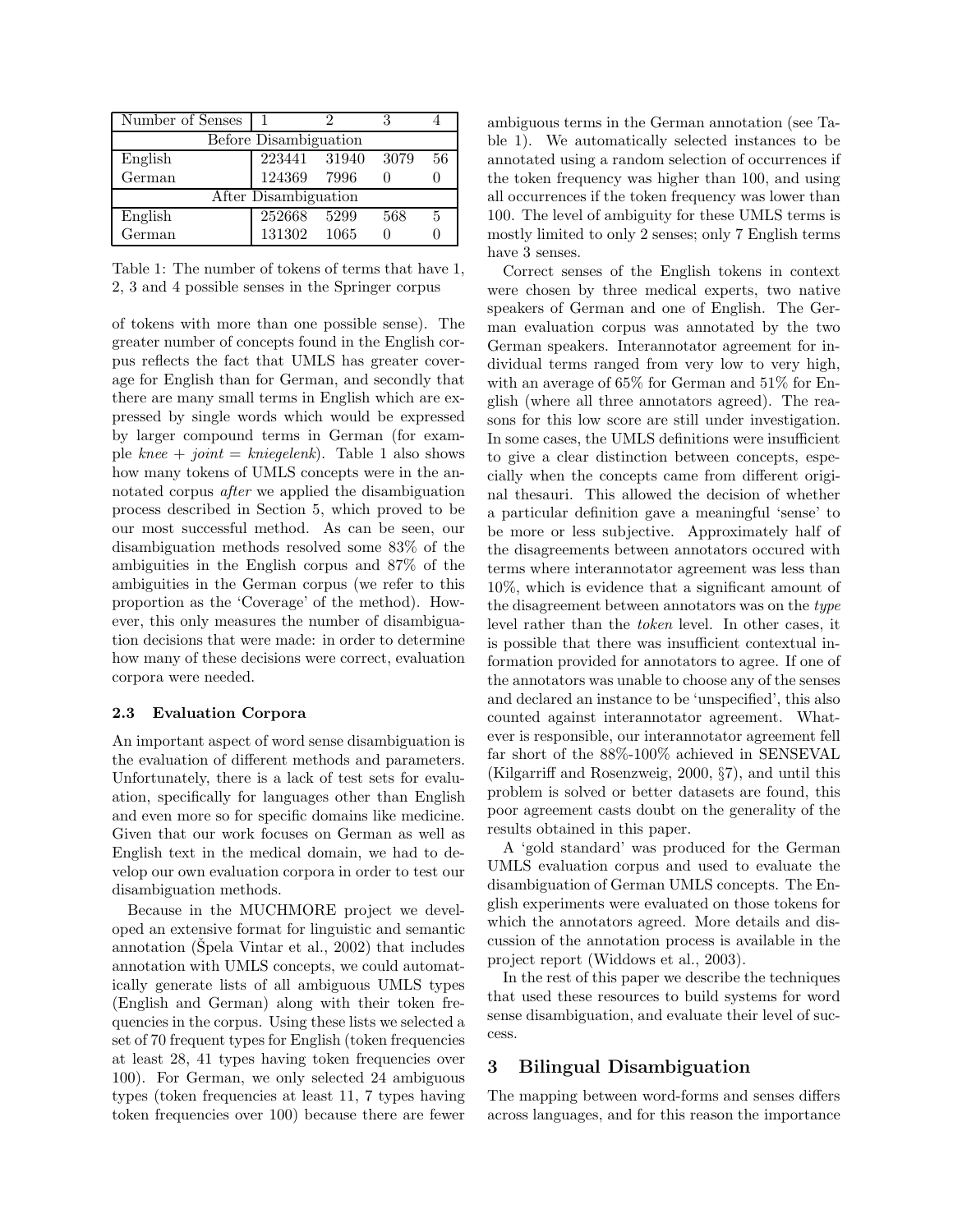of word-sense disambiguation has long been recognised for machine translation. By the same token, pairs of translated documents naturally contain information for disambiguation. For example, if in a particular context the English word drugs is translated into French as *droques* rather than *medica*ments, then the English word *drug* is being used to mean narcotics rather than medicines. This observation has been used for some years on varying scales. Brown et al. (1991) pioneered the use of statistical WSD for translation, building a translation model from one million sentences in English and French. Using this model to help with translation decisions (such as whether prendre should be translated as take or make), the number of acceptable translations produced by their system increased by 8%. Gale et al. (1992) use parallel translations to obtain training and testing data for word-sense disambiguation. Ide (1999) investigates the information made available by a translation of George Orwell's Nineteen Eighty-four into six languages, using this to analyse the related senses of nine ambiguous English words into hierarchical clusters.

These applications have all been case studies of a handful of particularly interesting words. The large scale of the semantic annotation carried out by the MUCHMORE project has made it possible to extend the bilingual disambiguation technique to entire dictionaries and corpora.

To disambiguate an instance of an ambiguous term, we consulted the translation of the abstract in which it appeared. We regarded the translated abstract as disambiguating the ambiguous term if it met the following two criteria:

- Only one of the CUI's was assigned to any term in the translated abstract.
- At least one of the terms to which this CUI was assigned in the translated abstract was unambiguous (i.e. was not also assigned another CUI).

#### 3.1 Results for Bilingual Disambiguation

We attempted both to disambiguate terms in the German abstracts using the corresponding English abstracts, and to disambiguate terms in the English abstracts using the corresponding German ones. In this collection of documents, we were able to disambiguate 1802 occurrences of 63 English terms and 1500 occurrences of 43 German terms. Comparing this with the evaluation corpora gave the results in Table 2.<sup>4</sup>

|         | Precision |      | Recall   Coverage |
|---------|-----------|------|-------------------|
| English | 81\%      | 18\% | 22%               |
| German  | 66%       | 22%  | $33\%$            |

Table 2: Results for bilingual disambiguation

As can be seen, the recall and coverage of this method is not especially good but the precision (at least for English) is very high. The German results contain roughly the same proportion of correct decisions as the English, but many more incorrect ones as well.

Our disambiguation results break down into three cases:

- 1. Terms ambiguous in one language that translate as multiple unambiguous terms in the other language; one of the meanings is medical and the other is not.
- 2. Terms ambiguous in one language that translate as multiple unambiguous terms in the other language; both of the terms are medical.
- 3. Terms that are ambiguous between two meanings that are difficult to distinguish.

One striking aspect of the results was that relatively few terms were disambiguated to different senses in different occurrences. This phenomenon was particularly extreme in disambiguating the German terms; of the 43 German terms disambiguated, 42 were assigned the same sense every time we were able to disambiguate them. Only one term, Metastase, was assigned difference senses; 88 times it was assigned CUI C0027627 ("The spread of cancer from one part of the body to another ...", associated with the English term Metastasis and 6 times it was assigned CUI C0036525 "Used with neoplasms to indicate the secondary location to which the neoplastic process has metastasized", corresponding to the English terms metastastic and secondary). Metastase therefore falls into category 2 from above, although the distinction between the two meanings is relatively subtle.

The first and third categories above account for the vast majority of cases, in which only one meaning is ever selected. It is easy to see why this would

```
Recall = Precision \times Coverage.
```
<sup>4</sup> In all of the results presented in this paper, Precision is the proportion of decisions made which were correct

according to the evaluation corpora, Recall is the proportion of instances in the evaluation corpora for which a correct decision was made, and Coverage is the proportion of instances in the evaluation corpora for which any decision was made. It follows that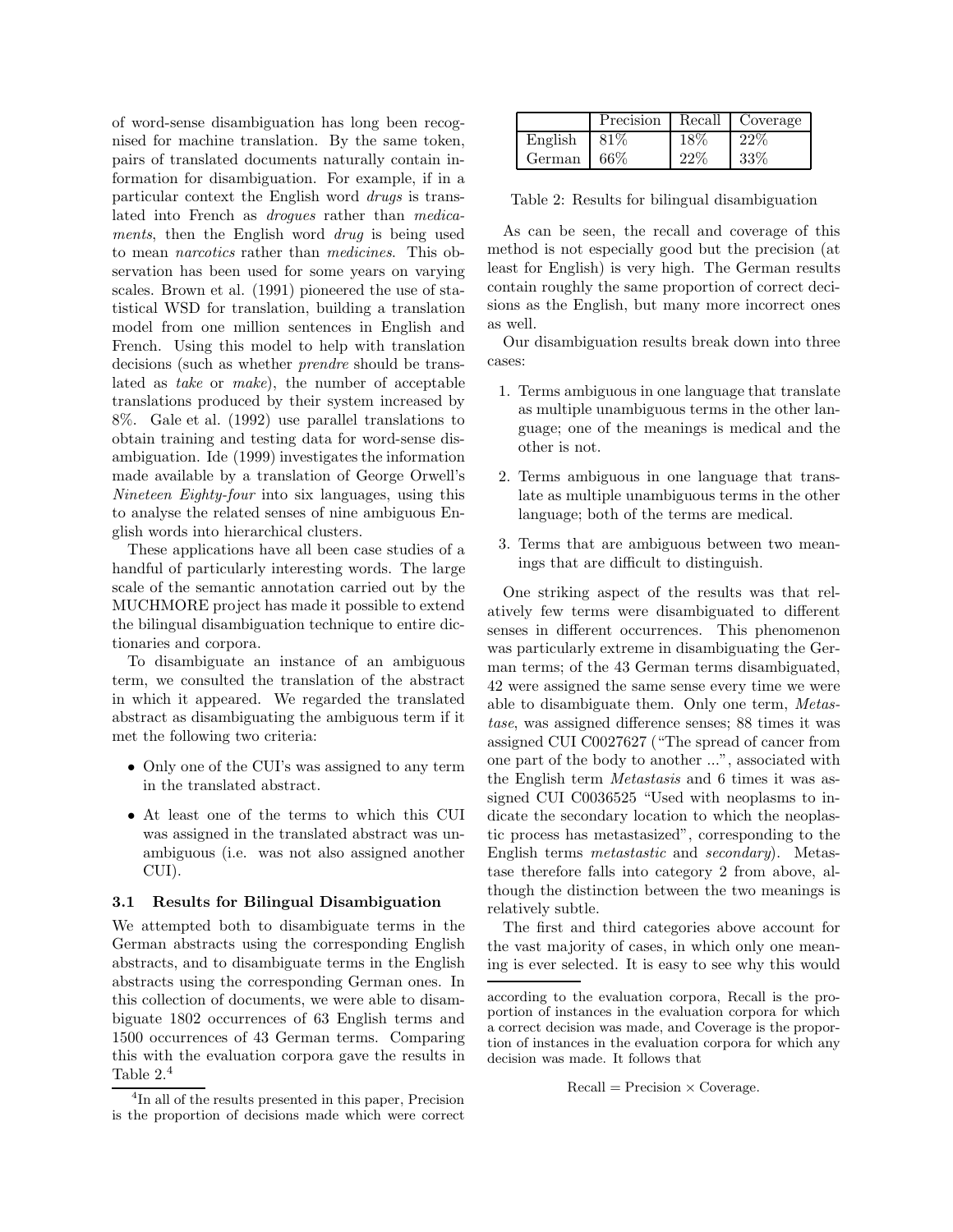happen in the first category, and it is what we want to happen. For instance, the German term Krebse can refer either to crabs (Crustaceans) or to cancerous growths; it is not surprising that only the latter meaning turns up in the corpus under consideration and that we can determine this from the unambiguous English translation cancers.

In English somewhat more terms were disambiguated multiple ways: eight terms were assigned two different senses across their occurrences. All three types of ambiguity were apparent. For instance, the second type (medical/medical ambiguity) appeared for the term Aging, which can refer either to aging people (Alte Menschen) or to the process of aging itself (Altern); both meanings appeared in our corpus.

In general, the bilingual method correctly find the meanings of approximately one fifth of the ambiguous terms, and makes only a few mistakes for English but many more for German.

## 4 Collocational disambiguation

By a 'collocation' we mean a fixed expression formed by a group of words occuring together, such as blood vessel or New York. (For the purposes of this paper we only consider contiguous multiword expressions which are listed in UMLS.) There is a strong and well-known tendency for words to express only one sense in a given collocation. This property of words was first described and quantified by Yarowsky (1993), and has become known generally as the 'One Sense Per Collocation' property. Yarowsky (1995) used the one sense per collocation property as an essential ingredient for an unsupervised Word-Sense Disambiguation algorithm. For example, the collocations plant life and manufacturing plant are used as 'seed-examples' for the living thing and building senses of plant, and these examples can then be used as high-precision training data to perform more general high-recall disambiguation.

While Yarowsky's algorithm is unsupervised (the algorithm does not need a large collection of annotated training examples), it still needs direct human intervention to recognise which ambiguous terms are amenable to this technique, and to choose appropriate 'seed-collocations' for each sense. Thus the algorithm still requires expert human judgments, which leads to a bottleneck when trying to scale such methods to provide Word-Sense Disambiguation for a whole document collection.

A possible method for widening this bottleneck is to use existing lexical resources to provide seed collocations. The texts of dictionary definitions have been used as a traditional source of information for disambiguation (Lesk, 1986). The richly detailed structure of UMLS provides a special opportunity to combine both of these approaches, because many multiword expressions and collocations are included in UMLS as separate concepts.

For example, the term pressure has the following three senses in UMLS, each of which is assigned to a different semantic type (TUI):

| Sense of <i>pressure</i> | Semantic Type         |
|--------------------------|-----------------------|
| Physical pressure        | Quantitative Concept  |
| (C0033095)               |                       |
| Pressure - action        | Therapeutic or        |
| (C0460139)               | Preventive Procedure  |
| Baresthesia, sensation   | Organ or Tissue Func- |
| of pressure $(C0234222)$ | tion                  |

Many other collocations and compounds which include the word pressure are also of these semantic types, as summarised in the following table:

| Quantitative    | mean pressure, bar pressure,   |
|-----------------|--------------------------------|
| Concept         | population pressure            |
| Therapeutic     | orthostatic pressure, acupres- |
| Procedure       | sure                           |
| Organ or Tissue | arterial pressure, lung pres-  |
| Function        | sure, intraocular pressure     |

This leads to the hypothesis that the term pressure, when used in any of these collocations, is used with the meaning corresponding to the same semantic type. This allows deductions of the following form:

| Collocation   | bar pressure, mean pressure                          |
|---------------|------------------------------------------------------|
| Semantic type | Quantitative Concept                                 |
|               | Sense of <i>pressure</i> C0033095, physical pressure |

Since nearly all English and German multiword technical medical terms are head-final, it follows that the a multiword term is usually of the same semantic type as its head, the final word. (So for example, lung cancer is a kind of cancer, not a kind of lung.) For English, UMLS 2001 contains over 800,000 multiword expressions the last word in which is also a term in UMLS. Over 350,000 of these expressions have a last word which on its own, with no other context, would be regarded as ambiguous (has more that one CUI in UMLS). Over 50,000 of these multiword expressions are unambiguous, with a unique semantic type which is shared by only one of the meanings of the potentially ambiguous final word. The ambiguity of the final word in such multiword expressions is thus resolved, providing over 50,000 'seed collocations' for use in semantically annotating documents with disambiguated word senses.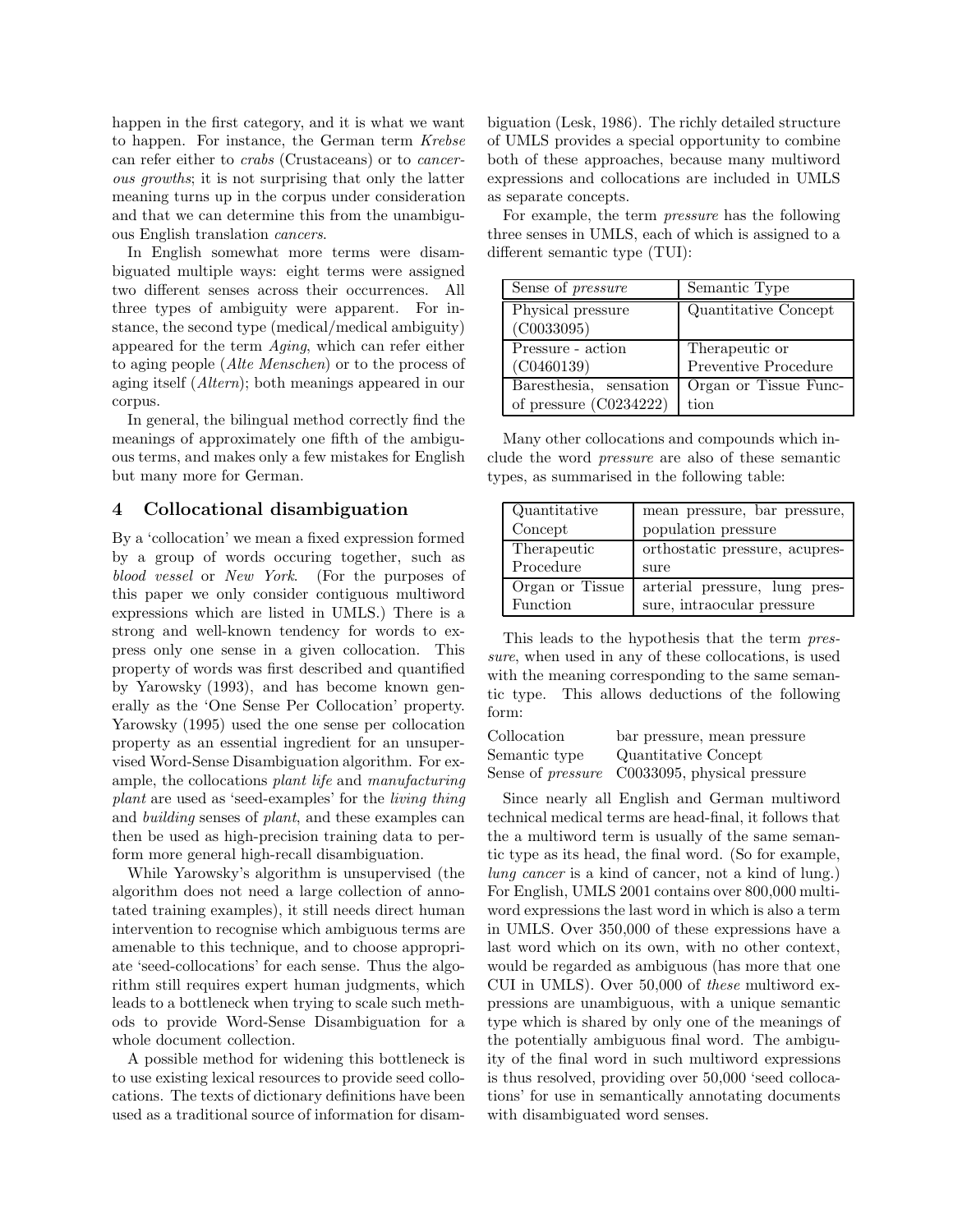#### 4.1 Results for collocational disambiguation

Unfortunately, results for collocational disambiguation (Table 3) were disappointing compared with the promising number of seed collocations we expected to find. Precision was high, but comparatively few of the collocations suggested by UMLS were found in the Springer corpus.

|         | Precision |       | Recall Coverage |
|---------|-----------|-------|-----------------|
| English | 79%       | 3%    | $4\%$           |
| German  | 82\%      | $1\%$ | 1.2%            |

|  |  |  |  | Table 3: Results for collocational disambiguation |
|--|--|--|--|---------------------------------------------------|
|--|--|--|--|---------------------------------------------------|

In retrospect, this may not be surprising given that many of the 'collocations' in UMLS are rather collections of words such as

C0374270 intracoronary percutaneous placement s single stent transcatheter vessel

which would almost never occur in natural text. Thus very few of the potential collocations we extracted from UMLS actually occurred in the Springer corpus. This scarcity was especially pronounced for German, because so many terms which are several words in English are compounded into a single word in German. For example, the term

### C0035330 retinal vessel

does occur in the (English) Springer corpus and contains the ambiguous word vessel, whose ambiguity is successfully resolved using the collocational method. However, in German this concept is represented by the single word

#### C0035330 Retinagefaesse

and so this ambiguity never arises in the first place. It should still be remarked that the few decisions that were made by the collocational method were very accurate, demonstrating that we can get some high precision results using this method. It is possible that recall could be improved by relaxing the conditions which a multiword expression in UMLS must satisfy to be used as a seed-collocation.

# 5 Disambiguation using related UMLS terms found in the same context

While the collocational method turned out to give disappointing recall, it showed that accurate information could be extracted directly from the existing UMLS and used for disambiguation, without extra human intervention or supervision. What we needed was advice on how to get more of this high-quality information out of UMLS, which we still believed to be a very rich source of information which we were not yet exploiting fully. Fortunately, no less than 3 additional sources of information for disambiguation using related terms from UMLS were suggested by a medical expert.<sup>5</sup> The suggestion was that we should consider terms that were linked by conceptual relations (as given by the MRREL and MRCXT files in the UMLS source) and which were noted as coindexing concepts in the same MEDLINE abstract (as given by the MRCOC file in the UMLS source). For each separate sense of an ambiguous word, this would give a set of related concepts, and if examples of any of these related concepts were found in the corpus near to one of the ambiguous words, it might indicate that the correct sense of the ambiguous word was the one related to this particular concept.

This method is effectively one of the many variants of Lesk's (1986) original dictionary-based method for disambiguation, where the words appearing in the definitions of different senses of ambiguous words are used to indicate that those senses are being used if they are observed near the ambiguous word. However, we gain over purely dictionary-based methods because the words that occur in dictionary definitions rarely correspond well with those that occur in text. The information we collected from UMLS did not suffer from this drawback: the pairs of coindexing concepts from MRCOC were derived precisely from human judgements that these two concepts both occured in the same text in MEDLINE.

The disambiguation method proceeds as follows. For each ambiguous word  $w$ , we find its possible senses  $\{s_j(w)\}.$  For each sense  $s_j$ , find all CUI's in MRREL, MRCXT or MRCOC files that are related to this sense, and call this set  ${c_{rel}(s_i)}$ . Then for each occurrence of the ambiguous word  $w$  in the corpus we examine the local context to see if a term t occurs whose sense  $^6$  (CUI) is one of the concepts in  ${c_{rel}(s_j)}$ , and if so take this as positive evidence that the sense  $s_j$  is the appropriate one for this context, by increasing the score of  $s_j$  by 1. In this way, each sense  $s_j$  in context gets assigned a score which measures the number of terms in this context which are related to this sense. Finally, choose the sense

<sup>&</sup>lt;sup>5</sup>Personal communication from Stuart Nelson (instrumental in the design of UMLS), at the MUCHMORE workshop in Croatia, September 2002.

<sup>&</sup>lt;sup>6</sup>This fails to take into account that the term  $t$  might itself be ambiguous — it is possible that results could be improved still further by allowing for mutual disambiguation of more than one term at once.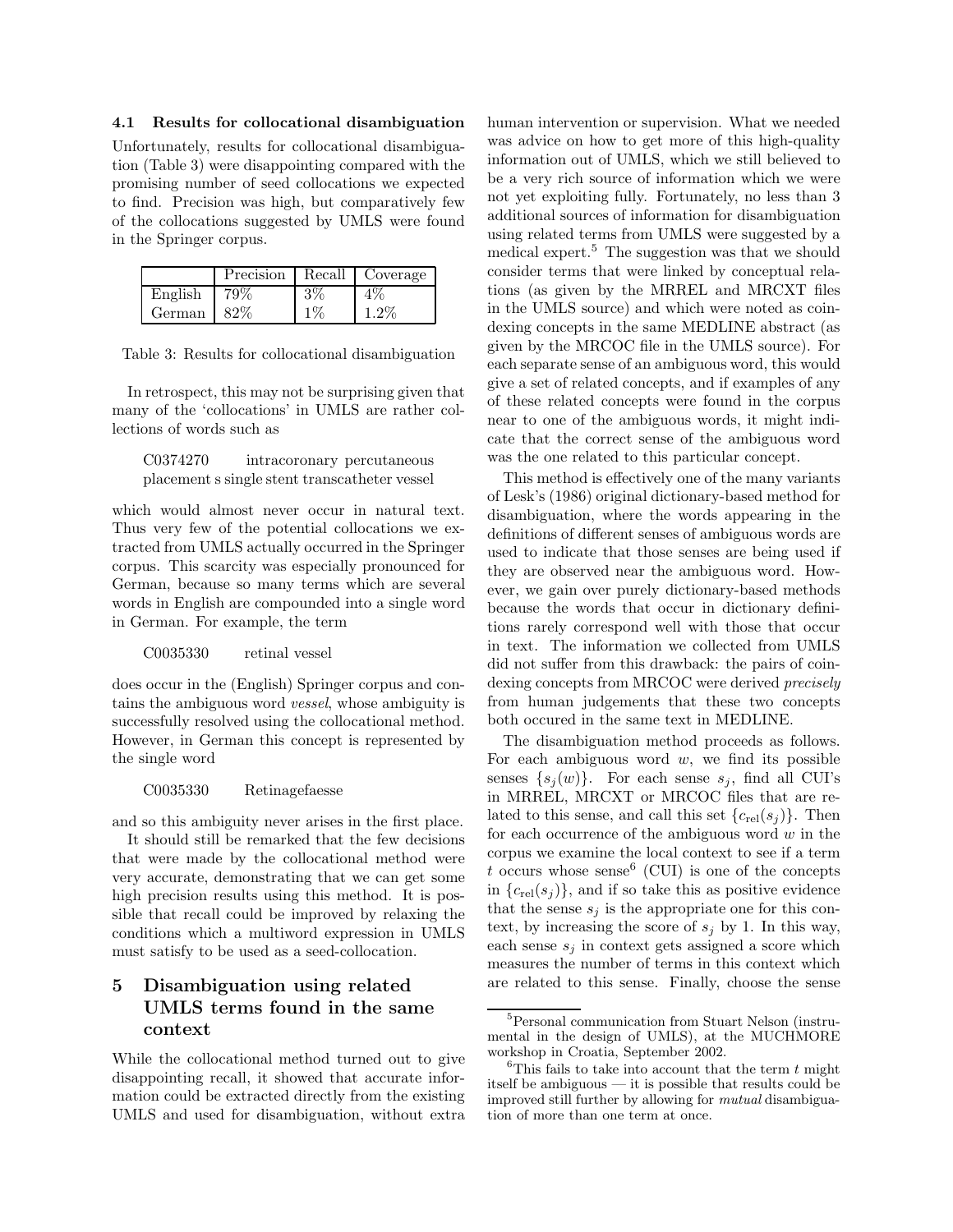with the highest score.

One open question for this algorithm is what region of text to use as a context-window. We experimented with using sentences, documents and whole subdomains, where a 'subdomain' was considered to be all of the abstracts appearing in one of the journals in the Springer corpus, such as Arthroskopie or Der Chirurg. Thus our results (for each language) vary according to which knowledge sources were used (Conceptually Related Terms from MR-REL and MRCXT or coindexing terms from MR-COC, or a combination), and according to whether the context-window for recording cooccurence was a sentence, a document or a subdomain.

### 5.1 Results for disambiguation based on related UMLS concepts

The results obtained using this method (Tables 5.1 and 5.1) were excellent, preserving (and in some cases improving) the high precision of the bilingual and collocational methods while greatly extending coverage and recall. The results obtained by using the coindexing terms for disambiguation were particularly impressive, which coincides with a long-held view in the field that terms which are topically related to a target word can be much richer clues for disambiguation that terms which are (say) hierarchically related. We are very fortunate to have such a wealth of information about the cooccurence of pairs of concepts through UMLS, which appears to have provided the benefits of cooccurence data from a manually annotated training sample without having to perform the costly manual annotation.

In particular, for English (Table 5.1), results were actually better using only coindexing terms rather than combining this information with hierarchically related terms: both precision and recall are best when using only the MRCOC knowledge source. As we had expected, recall and coverage increased but precision decreased slightly when using larger contexts.

The German results (Table 5.1) were slightly different, and even more successful, with nearly 60% of the evaluation corpus being correctly disambiguated, nearly 80% of the decisions being correct. Here, there was some small gain when combining the knowledge sources, though the results using only coindexing terms were almost as good. For the German experiments, using larger contexts resulted in greater recall and greater precision. This was unexpected  $\sim$  one hypothesis is that the sparser coverage of the German UMLS contributed to less predictable results on the sentence level.

These results are comparable with some of the bet-

ter SENSEVAL results (Kilgarriff and Rosenzweig, 2000) which used fully supervised methods, though the comparison may not be accurate because we are choosing between fewer senses than on avarage in SENSEVAL, and because of the doubts over our interannotator agreement.

Comparing these results with the number of words disambiguated in the whole corpus (Table 1), it is apparent that the average coverage of this method is actually higher for the whole corpus (over 80%) than for the words in the evaluation corpus. It is possible that this reflects the fact the the evaluation corpus was specifically chosen to include words with 'interesting' ambiguities, which might include words which are more difficult than average to disambiguate. It is possible that over the whole corpus, the method actually works even better than on just the evaluation corpus.

This technique is quite groundbreaking, because it shows that a lexical resource derived almost entirely from English data (MEDLINE indexing terms) could successfully be used for automatic disambiguation in a German corpus. (The alignment of documents and their translations was not even considered for these experiments so the results do not depend at all on our having access to a parallel corpus.) This is because the UMLS relations are defined between concepts rather than between words. Thus if we know that there is a relationship between two concepts, we can use that relationship for disambiguation, even if the original evidence for this relationship was derived from information in a different language from the language of the document we are seeking to disambiguate. We are assigning the correct senses based not upon how terms are related in language, but how medical concepts are related to one another.

It follows that this technique for disambiguation should be applicable to any language which UMLS covers, and applicable at very little cost. This proposal should stimulate further research, and not too far behind, successful practical implementation.

## 6 Summary and Conclusion

We have described three implementations of unsupervised word-sense disambiguation techniques for medical documents. The bilingual method relies on the availability of a translated parallel corpus: the collocational and relational methods rely solely on the structure of UMLS, and could therefore be applied to new collections of medical documents without requiring any new resources. The method of disambiguation using relations between terms given by UMLS was by far the most successful method, achieving 74% precision, 66% coverage for English